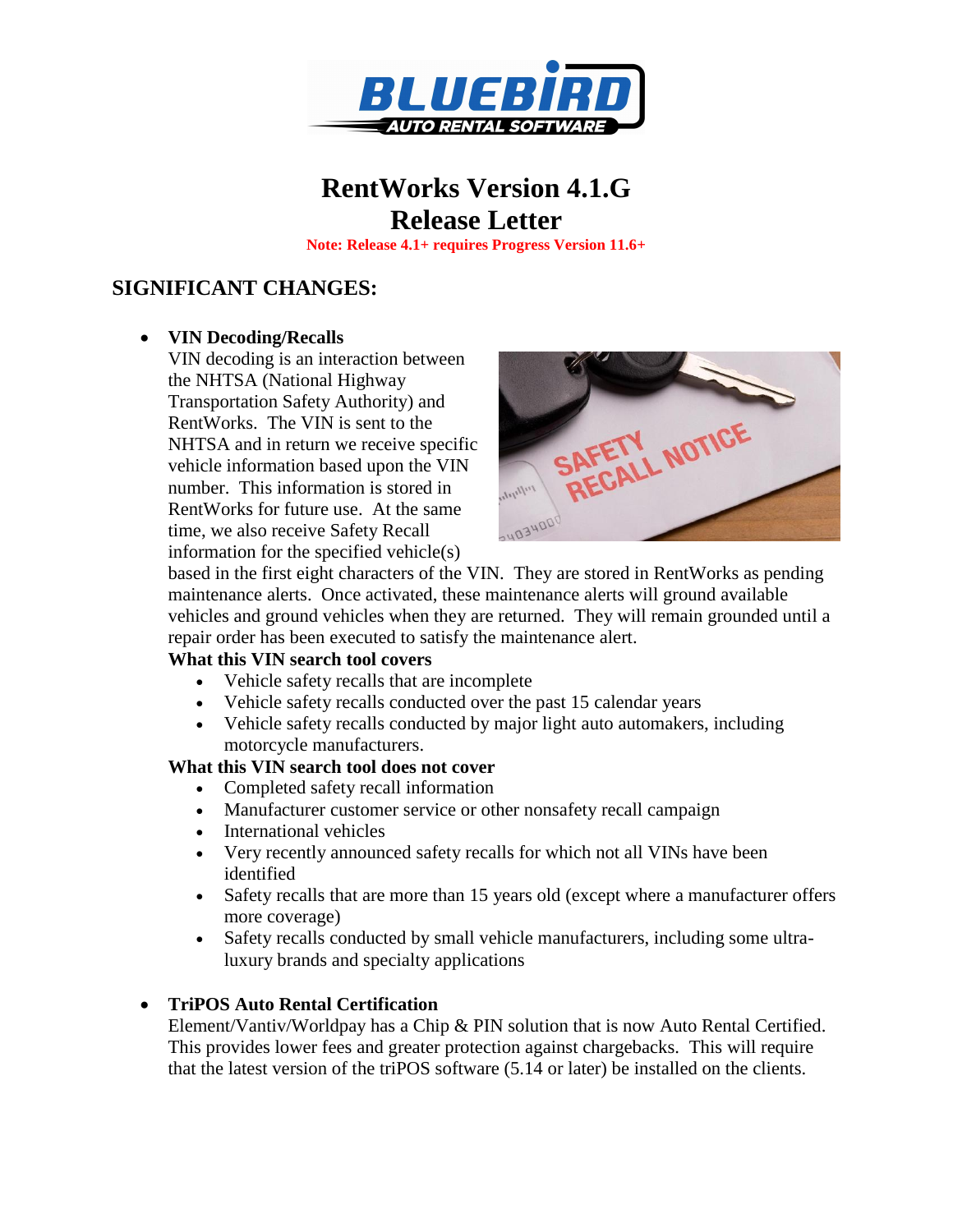## **American Traffic Solutions (ATS) Interface (NOT for chip & PIN)**

ATS merged with Rent-a-Toll. We can now process the new ATS violation requests and supply contract and renter data, so that traffic violations can be processed.

## **OTA API for Renter Records**

Our OTA API now has the ability to create and modify renter records. Additional fields have also been added for a login/password for a website, the credit card token, and an opt-in email flag.

### **TNSPay5 CCPRO with Tokenization**

RentWorks now has an interface to TNSPay. TNSPay is a managed payment gateway service, enabling merchants to securely and reliably authorize and settle card transactions. It offers leading edge capabilities for securing sensitive card data that can assist in meeting PCI DSS requirements. TNSPay has advanced card data security tools including Stored Card Tokenization.

### **Release Unused Authorizations**

**Program SAR Brief Description**

RentWorks now has a function to release unused authorizations that are left on a contract after it is closed. This releases the "hold" of funds back to the customer.

### **Deactivate and order miscellaneous fees and taxes**

An inactive checkbox will remove the charge from all screens throughout RentWorks. If the charge has been used on a previous contract, it will still appear on those contracts. However, new contracts and reservations will not show the charge in any of the lists.

For the ordering, an Order field has been added to RTMIFT. It will work the same way as InvClass ordering.

Set CF R1016 to not delete / re-apply records with same type/code added by reservation links.

## **Descriptions of SARS addressed, in order of impact:**

| <b>Level 1</b> |       |                                                                                                                                                          |
|----------------|-------|----------------------------------------------------------------------------------------------------------------------------------------------------------|
| <b>CCPRO</b>   | 10627 | Develop an EMV (chip and pin), tokenized solution for the TNSPay gateway.                                                                                |
| <b>CCPRO</b>   | 10693 | Changes to achieve auto rental certification for triPOS chip and pin credit card<br>processing.                                                          |
| Counter        | 10066 | Create an interface to VIN verification service to interpret VIN numbers and<br>populate fleet records.                                                  |
| Counter        | 10538 | Added the ability to release unused credit card authorizations. Unused<br>authorizations can be VOIDED automatically when closing a rental<br>agreement. |
| Counter        | 10671 | Add the ability to order and deactivate miscellaneous fees and taxes.                                                                                    |